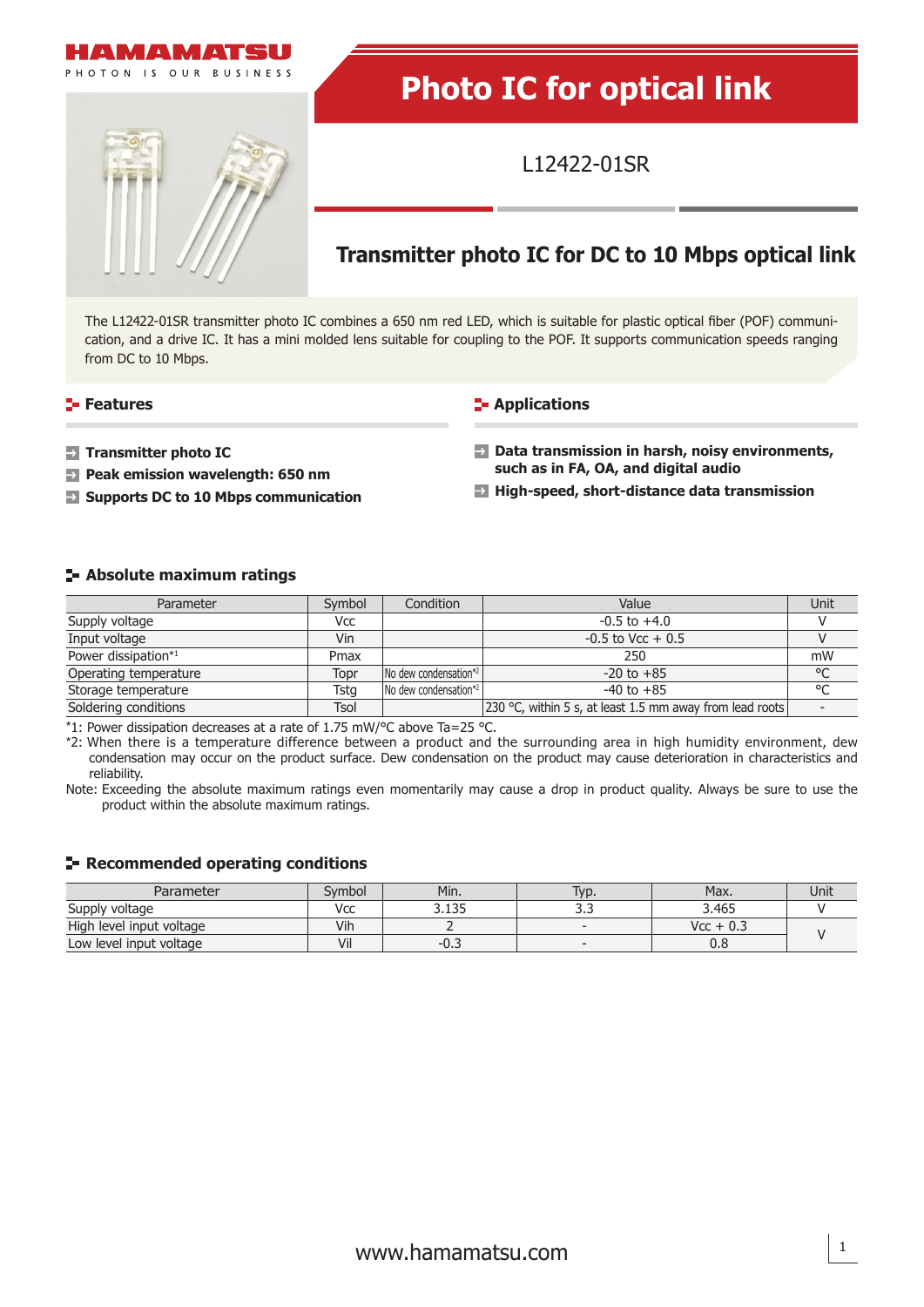#### **Electrical and optical characteristics (Ta=25 °C, Vcc=3.135 to 3.465 V, unless otherwise noted)**

| Parameter                                              | Symbol     | Condition                          | Min.                     | Typ. | Max.  | Unit        |
|--------------------------------------------------------|------------|------------------------------------|--------------------------|------|-------|-------------|
| Current consumption                                    | Icc        | $Vir=2.0 V$                        |                          |      | 40    | mA          |
| Data transmission rate                                 | fD         | Biphase signal (NRZ conversion)    | DC                       |      | 10    | <b>Mbps</b> |
| Peak emission wavelength                               | λp         |                                    | 630                      | 650  | 670   | nm          |
| Temperature coefficient of<br>peak emission wavelength | Tcλ        |                                    |                          | 0.13 |       | nm/°C       |
| Spectral half width (FWHM)                             | Δλ         |                                    |                          | 20   | 30    | nm          |
| Fiber coupling optical output                          | Po         | Peak value* <sup>3</sup>           | $-10.0$                  |      |       | dBm         |
| Rise time                                              | tr         | 20 to 80% <sup>*3</sup> *4 *5      |                          |      | 20    | ns          |
| Fall time                                              | tf         | 80 to 20%*3 *4 *5                  |                          |      | 20    | ns          |
| Pulse width distortion                                 | <b>ATW</b> | $150\% \times 3 \times 4 \times 5$ | $-15$                    |      | $+15$ | ns          |
| <b>Jitter</b>                                          | Δti        | $*3*4*5$                           | $\overline{\phantom{a}}$ |      | 20    | <b>DS</b>   |

\*3: For the fiber, use Mitsubishi Rayon GH4001 (ϕ1 mm, SI-POF, NA=0.5, 1 m).

\*4: For the input signal, a 10 Mbps pseudo-random biphase signal is assumed.

\*5: Defined using the average at 50% duty ratio.

Note: Connect a 0.1 μF bypass capacitor within 3 mm of this element's lead (between Vcc and GND). In addition, connect a 10 μF capacitor. ∙ Align the center axes of the fiber and package lens, and make the gap between the fiber and the optical reference plane of the lens surface 0.1 mm.

#### **Block diagram**



#### KPICC0302EA

#### **E-** Connection example



| Symbol | Component  | Constant              | Rating        | Remarks                                                                         |  |
|--------|------------|-----------------------|---------------|---------------------------------------------------------------------------------|--|
| R1     | Resistor   | 50 Ω to 150 Ω $\vert$ |               | 60 mW or more For overcurrent protection                                        |  |
| l 1    | Inductance | $0.1$ µH              | 50 mA or more | Ferrite bead for noise<br>suppression can be used.                              |  |
| C1     | Capacitor  | $0.1 \mu F$           | 10 V or more  | Bypass capacitor for noise suppression<br>Connect near the lead (3 mm or less). |  |
| C2     | Capacitor  | $10 \mu F$            | 10 V or more  | Bypass capacitor for noise suppression                                          |  |